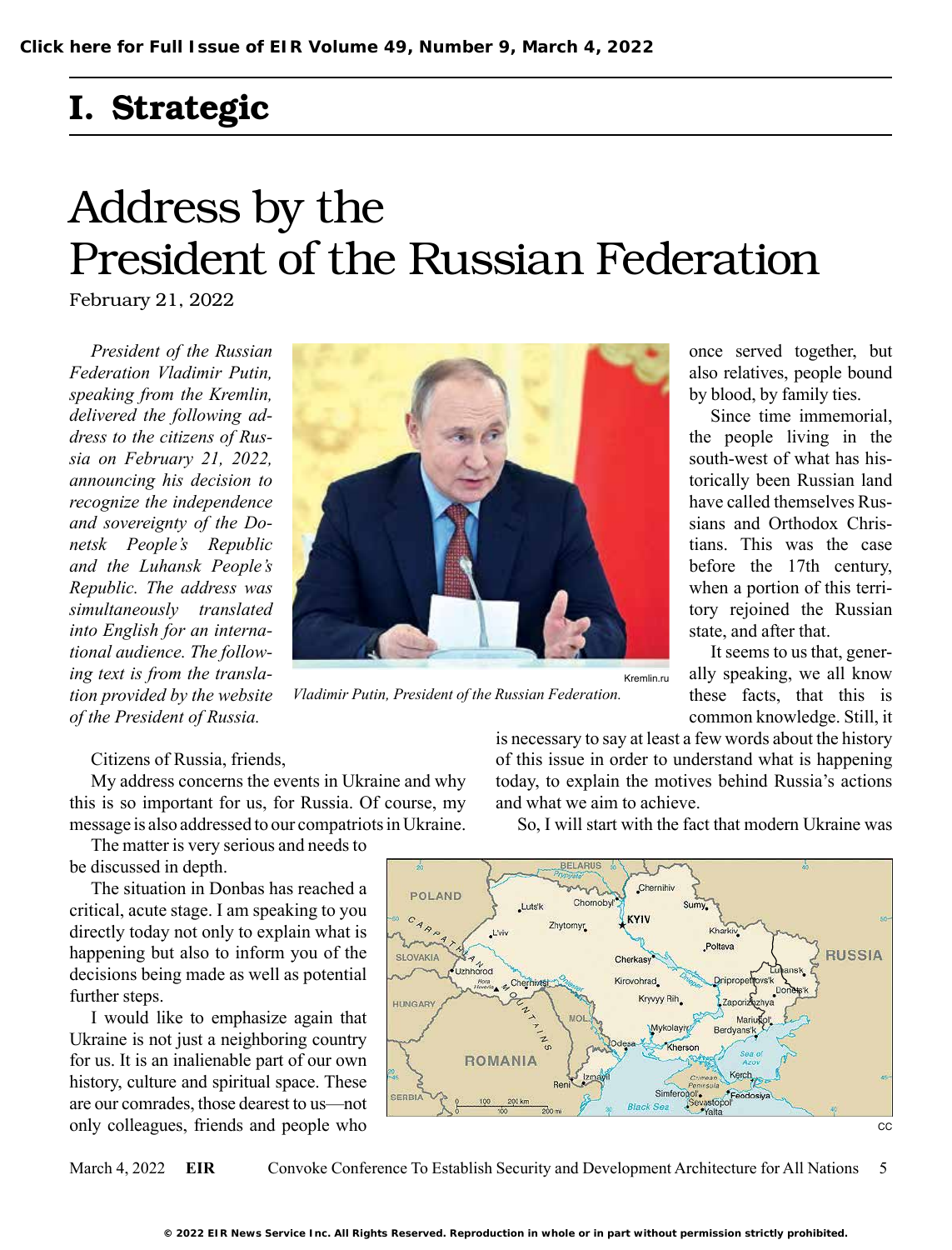entirely created by Russia or, to be more precise, by Bolshevik, Communist Russia. This process started practically right after the 1917 revolution, and Lenin and his associates did it in a way that was extremely harsh on Russia—by separating, severing what is historically Russian land. Nobody asked the millions of people living there what they thought.

Then, both before and after the Great Patriotic War, Stalin incorporated in the USSR and transferred to Ukraine some lands that previously belonged to Poland, Romania and Hungary. In the process, he gave Poland part of what was traditionally German land as compensation, and in 1954, Khrushchev took Crimea away from Russia for some reason and also gave it to Ukraine. In effect, this is how the territory of modern Ukraine was formed.

CC/Pavel Semyonovich Zhukov *Vladimir Lenin (left) and Joseph Stalin. "And yet, it is a great pity that the fundamental and formally legal foundations of our state were not promptly cleansed* 

*of the odious and utopian fantasies inspired by the revolution, which are absolutely destructive for any normal state. As it often happened in our country before, nobody* 

But now I would like to focus atten-

tion on the initial period of the USSR's formation. I believe this is extremely important for us. I will have to approach it from a distance, so to speak.

I will remind you that after the 1917 October Revolution and the subsequent Civil War, the Bolsheviks set about creating a new statehood. They had rather serious disagreements among themselves on this point. In 1922, Stalin occupied the positions of both the General Secretary of the Russian Communist Party (Bolsheviks) and the People's Commissar for Ethnic Affairs. He suggested building the country on the principles of autonomization that is, giving the republics—the future administrative and territorial entities—broad powers upon joining a unified state.

Lenin criticized this plan and suggested making concessions to the nationalists, whom he called "independents" at that time. Lenin's ideas of what amounted in essence to a confederative state arrangement and a slogan about the right of nations to self-determination, up to secession, were laid in the foundation of Soviet statehood. Initially they were confirmed in the Declaration on the Formation of the USSR in 1922, and later on, after Lenin's death, were enshrined in the 1924 Soviet Constitution.

This immediately raises many questions. The first is really the main one: why was it necessary to appease the nationalists, to satisfy the ceaselessly growing nationalist ambitions on the outskirts of the former empire? What was the point of transferring to the newly, often arbitrarily formed administrative units—the union republics—vast territories that had nothing to do with them? Let me repeat that these territories were transferred along with the population of what was historically Russia.

Moreover, these administrative units were *de facto* given the status and form of national state entities. That raises another question: why was it necessary to make such generous gifts, beyond the wildest dreams of the most zealous nationalists and, on top of all that, give the republics the right to secede from the unified state without any conditions?

At first glance, this looks absolutely incomprehensible, even crazy. But only at first glance. There is an explanation. After the revolution, the Bolsheviks' main goal was to stay in power at all costs, absolutely at all costs. They did everything for this purpose: accepting the humiliating Treaty of Brest-Litovsk, although the military and economic situation in Germany under the Kaiser, and that of its allies, was dramatic and the outcome of the First World War was a foregone conclusion, and satisfying the demands and wishes of the nationalists within the country.

When it comes to the historical destiny of Russia and its peoples, Lenin's principles of state development

*gave any thought to the future."*

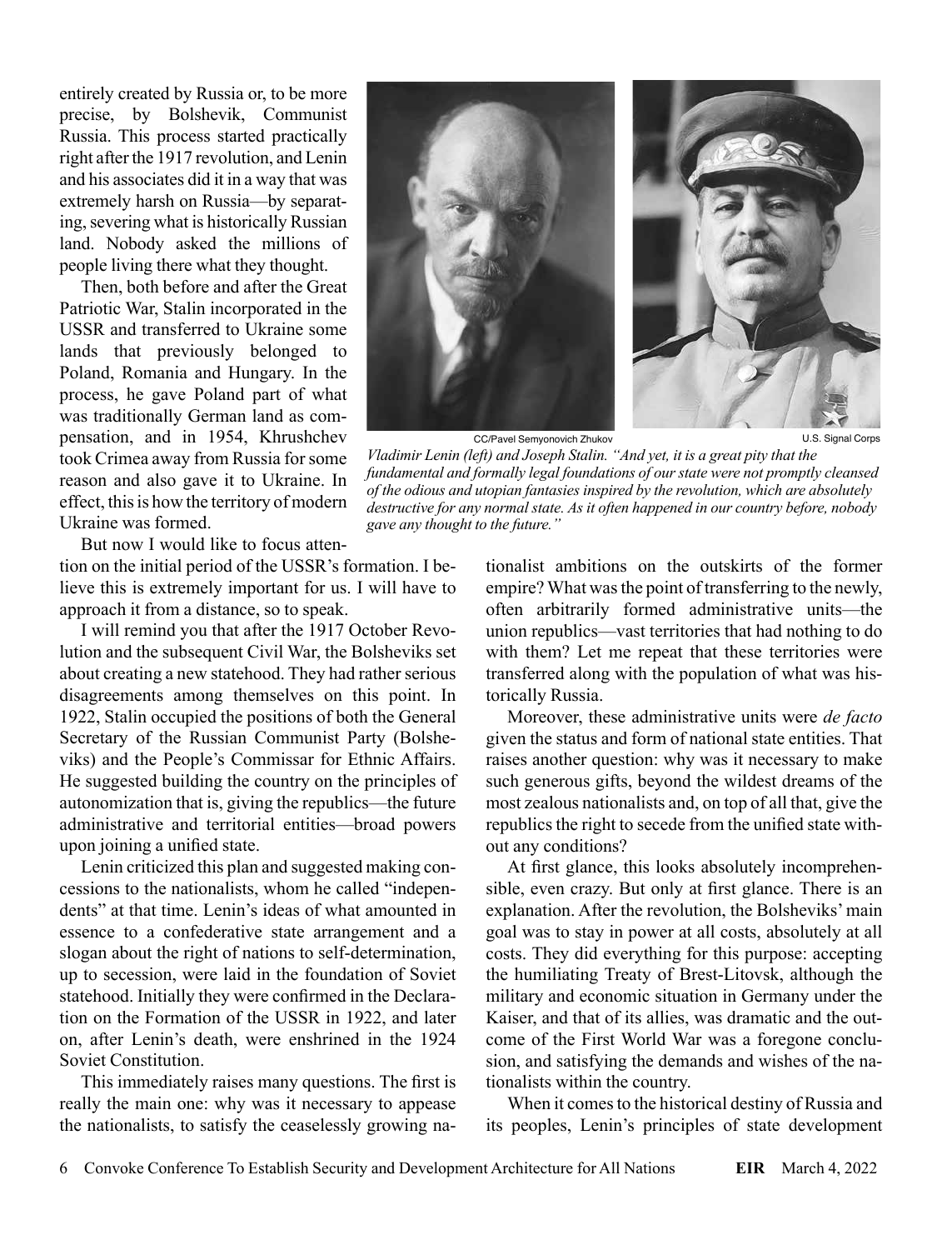were not just a mistake; they were worse than a mistake, as the saying goes. This became patently clear after the dissolution of the Soviet Union in 1991.

Of course, we cannot change past events, but we must at least admit them openly and honestly, without any reservations or politicking. Personally, I can add that no political factors, however impressive or profitable they may seem at any given moment, can or may be used as the fundamental principles of statehood.

I am not trying to put the blame on anyone. The situation in the country at that time, both before and after the Civil War, was extremely complicated; it was critical. The only thing I would like to say today is that this is exactly how it was. It is a historical fact. Actually, as I have already said, Soviet Ukraine is the result of the Bolsheviks' policy and can be rightfully called "Vladimir Lenin's Ukraine." He was its creator and architect. This is fully and comprehensively corroborated by archival documents, including Lenin's harsh instructions regarding Donbas, which was actually shoved into Ukraine. And today the "grateful progeny" has overturned monuments to Lenin in Ukraine. They call it decommunization.

You want decommunization? Very well, this suits us just fine. But why stop halfway? We are ready to show what real decommunizations would mean for Ukraine.

Going back to history, I would like to repeat that the Soviet Union was established in the place of the former Russian Empire in 1922. But practice showed immediately that it was impossible to preserve or govern such a vast and complex territory on the amorphous principles that amounted to confederation. They were far removed from reality and the historical tradition.

It is logical that the Red Terror and a rapid slide into Stalin's dictatorship, the domination of the communist ideology and the Communist Party's monopoly on power, nationalization and the planned economy—all this transformed the formally declared but ineffective principles of government into a mere declaration. In reality, the union republics did not have any sovereign rights, none at all. The practical result was the creation of a tightly centralized and absolutely unitary state.

In fact, what Stalin fully implemented was not Lenin's but his own principles of government. But he did not make the relevant amendments to the cornerstone documents, to the Constitution, and he did not formally revise Lenin's principles underlying the Soviet Union. From the look of it, there seemed to be no need for that, because everything seemed to be working well in conditions of the totalitarian regime, and outwardly it looked wonderful, attractive and even super-democratic.

And yet, it is a great pity that the fundamental and formally legal foundations of our state were not promptly cleansed of the odious and utopian fantasies inspired by the revolution, which are absolutely destructive for any normal state. As it often happened in our country before, nobody gave any thought to the future.

# **Virus of Nationalist Ambitions**

It seems that the Communist Party leaders were convinced that they had created a solid system of government and that their policies had settled the ethnic issue for good. But falsification, misconception, and tampering with public opinion have a high cost. The virus of nationalist ambitions is still with us, and the mine laid at the initial stage to destroy state immunity to the disease of nationalism was ticking. As I have already said, the mine was the right of secession from the Soviet Union.

In the mid-1980s, the increasing socioeconomic problems and the apparent crisis of the planned economy aggravated the ethnic issue, which essentially was not based on any expectations or unfulfilled dreams of the Soviet peoples but primarily the growing appetites of the local elites.

However, instead of analyzing the situation, taking appropriate measures, first of all in the economy, and gradually transforming the political system and government in a well-considered and balanced manner, the Communist Party leadership only engaged in open doubletalk about the revival of the Leninist principle of national self-determination.

Moreover, in the course of power struggle within the Communist Party itself, each of the opposing sides, in a bid to expand its support base, started to thoughtlessly incite and encourage nationalist sentiments, manipulating them and promising their potential supporters whatever they wished. Against the backdrop of the superficial and populist rhetoric about democracy and a bright future based either on a market or a planned economy, but amid a true impoverishment of people and widespread shortages, no one among the powers that be was thinking about the inevitable tragic consequences for the country.

Next, they entirely embarked on the track beaten at the inception of the USSR and pandering to the ambi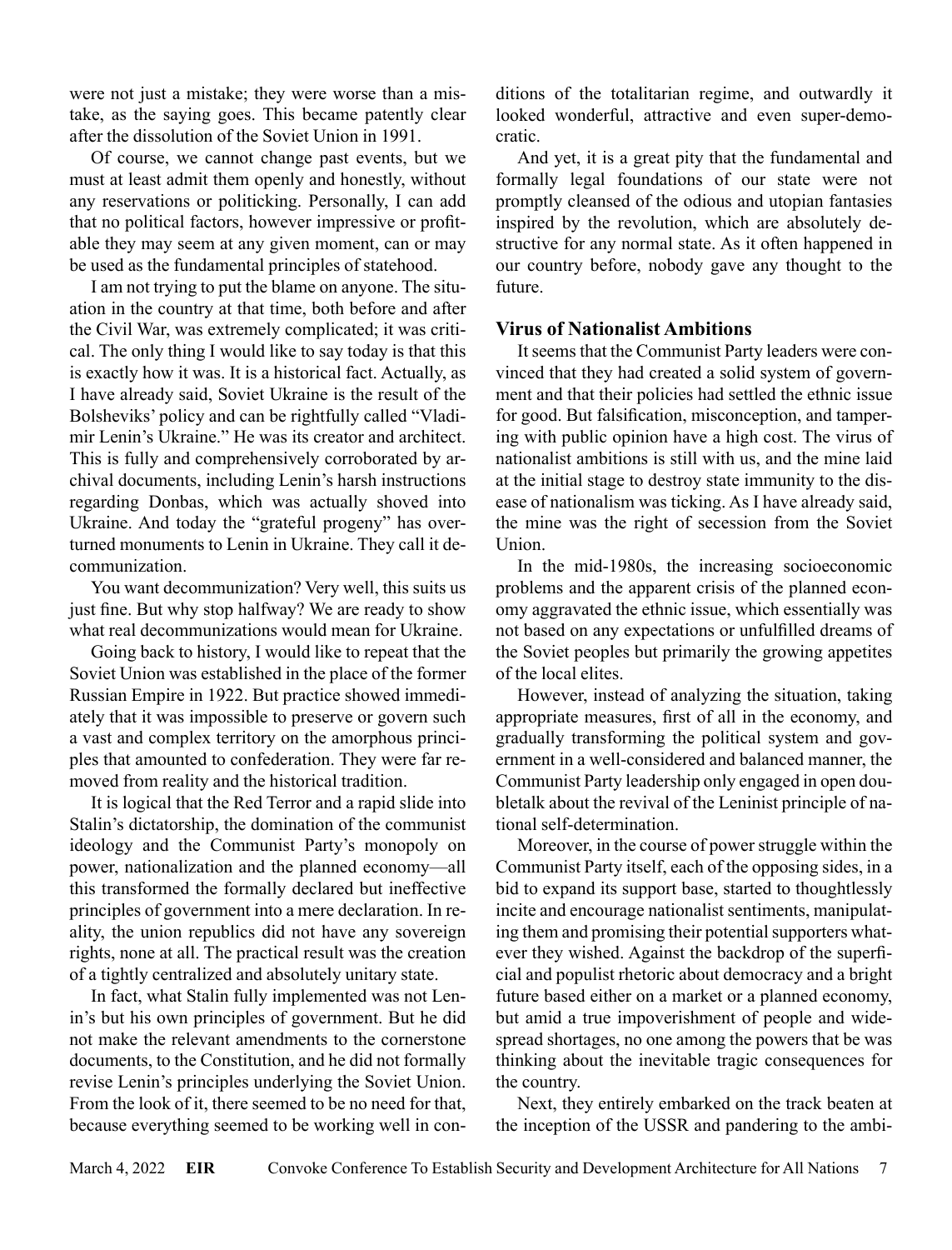tions of the nationalist elites nurtured within their own party ranks. But in so doing, they forgot that the CPSU no longer had—thank God—the tools for retaining power and the country itself, tools such as state terror and a Stalinist-type dictatorship, and that the notorious guiding role of the party was disappearing without a trace, like a morning mist, right before their eyes.

And then, the September 1989 plenary session of the CPSU Central Committee approved a truly fatal document, the so-called ethnic policy of the party in modern conditions, the CPSU platform. It included the following provisions, I quote: "The republics of the USSR shall possess all the rights appropriate to their status as sovereign socialist states."

The next point: "The supreme representative bodies of power of the USSR republics can challenge and suspend the operation of the USSR Government's resolutions and directives in their territory."

And finally: "Each republic of the USSR shall have citizenship of its own, which shall apply to all of its residents."

Wasn't it clear what these formulas and decisions would lead to?

Now is not the time or place to go into matters pertaining to state or constitutional law, or to define the concept of citizenship. But one may wonder: why was it necessary to rock the country even more in that already complicated situation? The facts remain.

# **Collapse of the USSR**

Even two years before the collapse of the USSR, its fate was actually predetermined. It is now that radicals and nationalists, including and primarily those in Ukraine, are taking credit for having gained independence. As we can see, this is absolutely wrong. The disintegration of our united country was brought about by the historic, strategic mistakes on the part of the Bolshevik leaders and the CPSU leadership, mistakes committed at different times in state-building and in economic and ethnic policies. The collapse of the historical Russia known as the USSR is on their conscience.

Despite all these injustices, lies and outright pillage of Russia, it was our people who accepted the new geopolitical reality that took shape after the dissolution of the USSR, and recognized the new independent states. Not only did Russia recognize these countries, but helped its CIS partners, even though it faced a very dire situation itself. This included our Ukrainian colleagues, who turned to us for financial support many times from

the very moment they declared independence. Our country provided this assistance while respecting Ukraine's dignity and sovereignty.

According to expert assessments, confirmed by a simple calculation of our energy prices, the subsidized loans Russia provided to Ukraine along with economic and trade preferences, the overall benefit for the Ukrainian budget in the period from 1991 to 2013 amounted to \$250 billion.

However, there was more to it than that. By the end of 1991, the USSR owed some \$100 billion to other countries and international funds. Initially, there was this idea that all former Soviet republics will pay back these loans together, in the spirit of solidarity and proportionally to their economic potential. However, Russia undertook to pay back all Soviet debts and delivered on this promise by completing this process in 2017.

In exchange for that, the newly independent states had to hand over to Russia part of the Soviet foreign assets. An agreement to this effect was reached with Ukraine in December 1994. However, Kiev failed to ratify these agreements and later simply refused to honor them by making demands for a share of the Diamond Treasury, gold reserves, as well as former USSR property and other assets abroad.

Nevertheless, despite all these challenges, Russia always worked with Ukraine in an open and honest manner and, as I have already said, with respect for its interests. We developed our ties in multiple fields. Thus, in 2011, bilateral trade exceeded \$50 billion. Let me note that in 2019, that is before the pandemic, Ukraine's trade with all EU countries combined was below this indicator.

At the same time, it was striking how the Ukrainian authorities always preferred dealing with Russia in a way that ensured that they enjoy all the rights and privileges while remaining free from any obligations.

# **Partnership Replaced With a Parasitic Attitude**

The officials in Kiev replaced partnership with a parasitic attitude acting at times in an extremely brash manner. Suffice it to recall the continuous blackmail on energy transits and the fact that they literally stole gas.

I can add that Kiev tried to use dialogue with Russia as a bargaining chip in its relations with the West, using the threat of closer ties with Russia for blackmailing the West to secure preferences by claiming that otherwise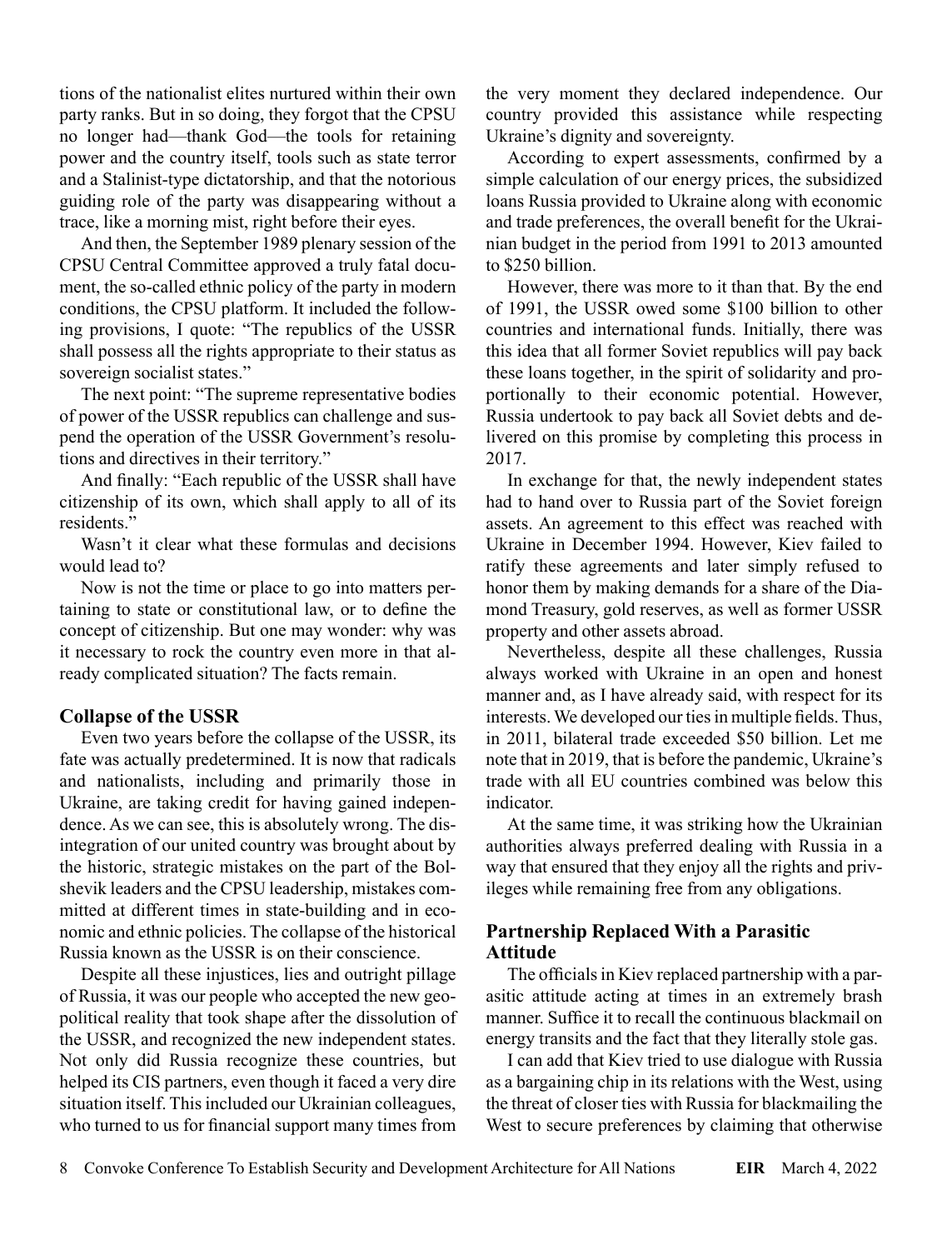Russia would have a bigger influence in Ukraine.

At the same time, the Ukrainian authorities— I would like to emphasize this—began by building their statehood on the negation of everything that united us, trying to distort the mentality and historical memory of millions of people, of entire generations living in Ukraine. It is not surprising that Ukrainian society was faced with the rise of far-right nationalism, which rapidly developed into aggressive Russophobia and neo-Nazism. This resulted in the participation of Ukrainian nationalists and neo-Nazis in the terrorist groups in the North Caucasus and the increasingly loud territorial claims to Russia.

A role in this was played by external forces, which used a ramified network of NGOs and special services to nurture their clients in Ukraine and to bring their representatives to the seats of authority.

It should be noted that Ukraine actually never had stable traditions of real statehood. And, therefore, in 1991 it opted for mindlessly emulating foreign models, which have no relation to history or Ukrainian realities. Political government institutions were readjusted many times to the rapidly growing clans and their self-serving interests, which had nothing to do with the interests of the Ukrainian people.

Essentially, the so-called pro-Western civilizational choice made by the oligarchic Ukrainian authorities was not and is not aimed at creating better conditions in the interests of people's well-being but at keeping the billions of dollars that the oligarchs have stolen from the Ukrainians and are holding in their accounts in Western banks, while reverently accommodating the geopolitical rivals of Russia.

Some industrial and financial groups and the parties and politicians on their payroll relied on the nationalists and radicals from the very beginning. Others claimed to be in favor of good relations with Russia and cultural and language diversity, coming to power with the help of their citizens who sincerely supported their declared aspirations, including the millions of people in the south-eastern regions. But after getting the positions they coveted, these people immediately betrayed their voters, going back on their election promises and instead steering a policy prompted by the radicals and sometimes even persecuting their former allies—the public organizations that supported bilingualism and



CC/Aimaina hikari

*Demonstrators in Kiev attack police, February18, 2014. "Radical nationalists took advantage of the justified public discontent and saddled the Maidan protest, escalating it to a coup d'état in 2014. They also had direct assistance from foreign states. According to reports, the U.S. Embassy provided \$1 million a day to support the so-called protest camp on Independence Square in Kiev."*

cooperation with Russia. These people took advantage of the fact that their voters were mostly law-abiding citizens with moderate views who trusted the authorities, and that, unlike the radicals, they would not act aggressively or make use of illegal instruments.

Meanwhile, the radicals became increasingly brazen in their actions and made more demands every year. They found it easy to force their will on the weak authorities, which were infected with the virus of nationalism and corruption as well and which artfully replaced the real cultural, economic and social interests of the people and Ukraine's true sovereignty with various ethnic speculations and formal ethnic attributes.

A stable statehood has never developed in Ukraine; its electoral and other political procedures just serve as a cover, a screen for the redistribution of power and property between various oligarchic clans.

Corruption, which is certainly a challenge and a problem for many countries, including Russia, has gone beyond the usual scope in Ukraine. It has literally permeated and corroded Ukrainian statehood, the entire system, and all branches of power.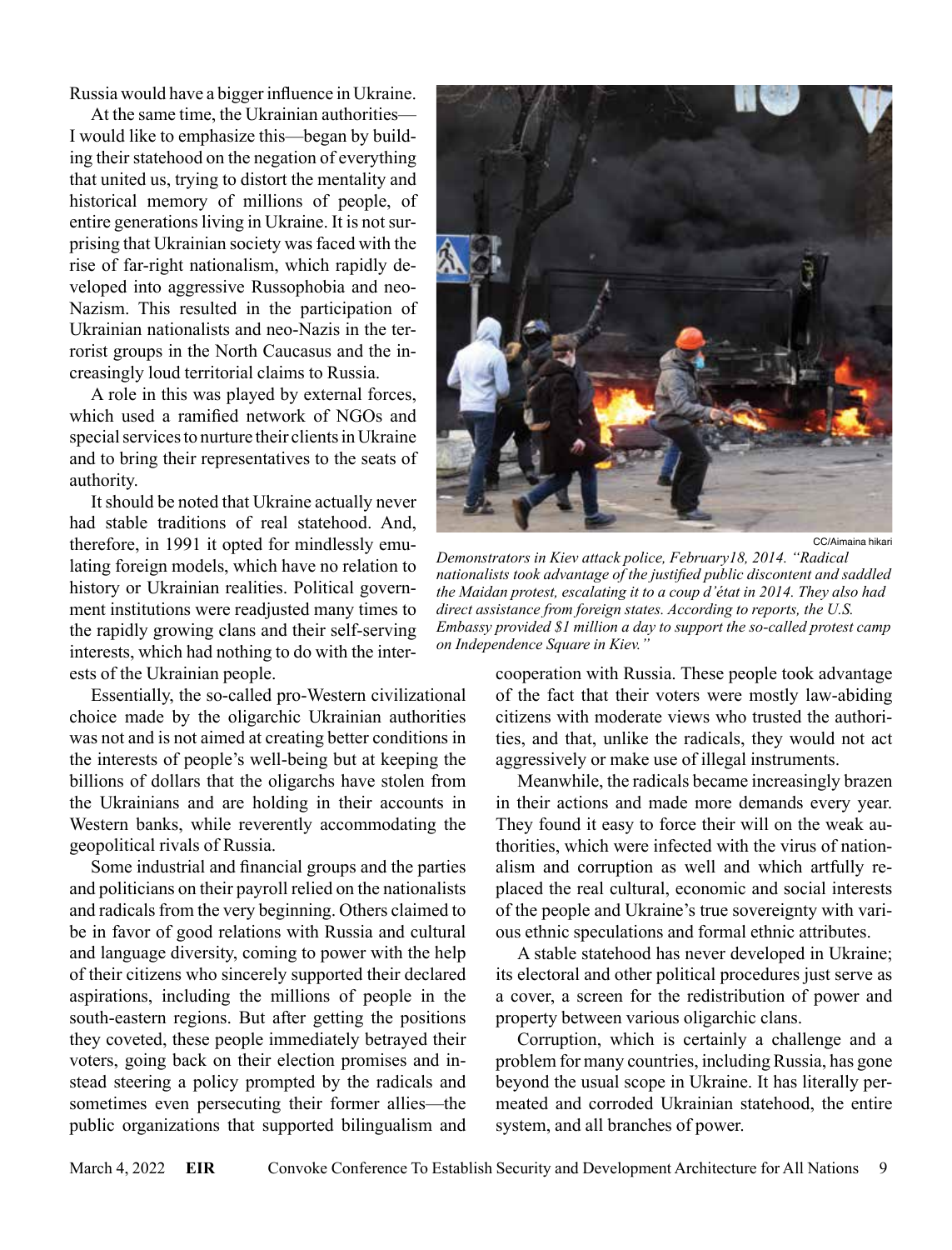

*Azov Regiment of the National Guard of Ukraine on parade, in Berdyansk, July 21, 2017. "The radicals became increasingly brazen in their actions and made more demands every year. They found it easy to force their will on the weak authorities."*

Radical nationalists took advantage of the justified public discontent and saddled the Maidan protest, escalating it to a *coup d'état* in 2014. They also had direct assistance from foreign states. According to reports, the U.S. Embassy provided \$1 million a day to support the so-called protest camp on Independence Square in Kiev. In addition, large amounts were impudently transferred directly to the opposition leaders' bank accounts, tens of millions of dollars. But the people who actually suffered, the families of those who died in the clashes provoked in the streets and squares of Kiev and other cities, how much did they get in the end? Better not ask.

The nationalists who have seized power have unleashed a persecution, a real terror campaign against those who opposed their anti-constitutional actions. Politicians, journalists, and public activists were harassed and publicly humiliated. A wave of violence swept Ukrainian cities, including a series of high-profile and unpunished murders. One shudders at the memories of the terrible tragedy in Odessa, where peaceful protesters were brutally murdered, burned alive in the House of Trade Unions. The criminals who committed that atrocity have never been punished, and no one is

even looking for them. But we know their names and we will do everything to punish them, find them and bring them to justice.

Maidan did not bring Ukraine any closer to democracy and progress. Having accomplished a *coup d'état*, the nationalists and those political forces that supported them eventually led Ukraine into an impasse, pushed the country into the abyss of civil war. Eight years later, the country is split. Ukraine is struggling with an acute socioeconomic crisis.

According to international organizations, in 2019, almost 6 million Ukrainians—I emphasize—about 15%, not of the workforce, but of the entire population of that country, had to go abroad to find work. Most of them do odd jobs. The following fact is also revealing. Since 2020, over 60,000 doctors and other health workers have left the country amid the pandemic.

Since 2014, water bills increased by almost a third, and energy bills

grew several times, while the price of gas for households surged several dozen times. Many people simply do not have the money to pay for utilities. They literally struggle to survive.

What happened? Why is this all happening? The answer is obvious. They spent and embezzled the legacy inherited not only from the Soviet era, but also from the Russian Empire. They lost tens, hundreds of thousands of jobs which enabled people to earn a reliable income and generate tax revenue, among other things thanks to close cooperation with Russia. Sectors including machine building, instrument engineering, electronics, ship and aircraft building have been undermined or destroyed altogether. There was a time, however, when not only Ukraine, but the entire Soviet Union took pride in these companies.

In 2021, the Black Sea Shipyard in Nikolayev went out of business. Its first docks date back to Catherine the Great. Antonov, the famous manufacturer, has not made a single commercial aircraft since 2016, while Yuzhmash, a factory specializing in missile and space equipment, is nearly bankrupt. The Kremenchug Steel Plant is in a similar situation. This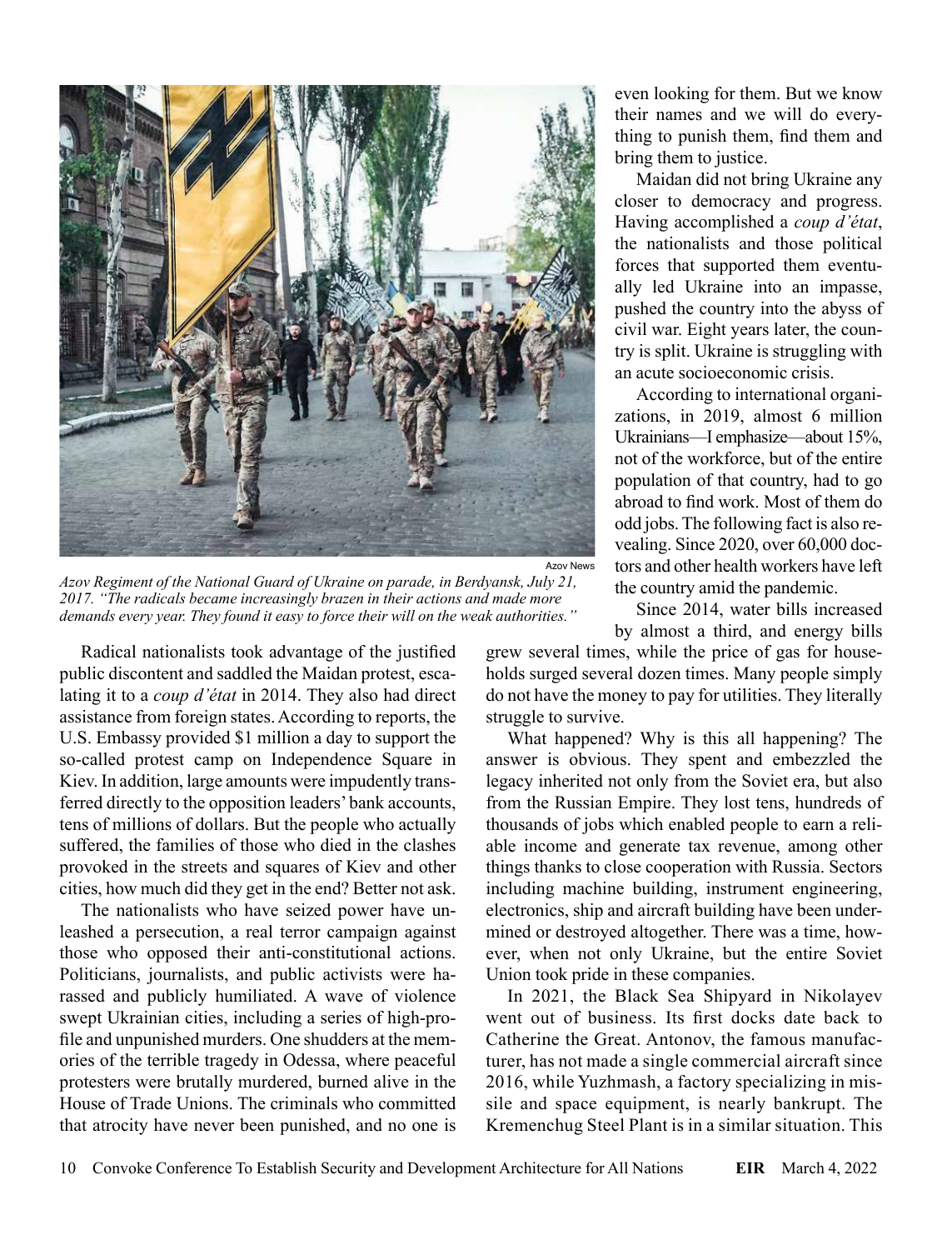sad list goes on and on.

As for the gas transportation system, it was built in its entirety by the Soviet Union, and it has now deteriorated to an extent that using it creates major risks and comes at a high cost for the environment.

This situation begs the question: poverty, lack of opportunity, and lost industrial and technological potential—is this the pro-Western civilizational choice they have been using for many years to fool millions of people with promises of heavenly pastures?

It all came down to a Ukrainian economy in tatters and an outright pillage of the country's citizens, while Ukraine itself was placed under external control, directed not only from the Western capitals, but also on the ground, as the saying goes, through an entire network of foreign advisors, NGOs and other institutions present in

Ukraine. They have a direct bearing on all the key appointments and dismissals and on all branches of power at all levels, from the central government down to municipalities, as well as on state-owned companies and corporations, including Naftogaz, Ukrenergo, Ukrainian Railways, Ukroboronprom, Ukrposhta, and the Ukrainian Sea Ports Authority.

There is no independent judiciary in Ukraine. The Kiev authorities, at the West's demand, delegated the priority right to select members of the supreme judicial bodies, the Council of Justice and the High Qualifications Commission of Judges, to international organizations.

In addition, the United States directly controls the National Agency on Corruption Prevention, the National Anti-Corruption Bureau, the Specialized Anti-Corruption Prosecutor's Office and the High Anti-Corruption Court. All this is done under the noble pretext of invigorating efforts against corruption. All right, but where are the results? Corruption is flourishing like never before.

Are the Ukrainian people aware that this is how their country is managed? Do they realize that their country



CC/konstantinus.com

*The Nikolayev Shipyard drydock near the mouth of the Dnieper in 2007. "In 2021, the Black Sea Shipyard in Nikolayev went out of business. Antonov, the famous manufacturer, has not made a single commercial aircraft since 2016, while Yuzhmash, a factory specializing in missile and space equipment, is nearly bankrupt. The Kremenchug Steel Plant is in a similar situation. This sad list goes on and on. As for the gas transportation system, it was built in its entirety by the Soviet Union, and it has now deteriorated to an extent that using it creates major risks and comes at a high cost for the environment."*

has turned not even into a political or economic protectorate but has been reduced to a colony with a puppet regime? The state was privatized. As a result, the government, which designates itself as the "power of patriots" no longer acts in a national capacity and consistently pushes Ukraine towards losing its sovereignty.

#### **Banning Russian Language and Culture**

The policy to root out the Russian language and culture and promote assimilation carries on. The Verkhovna Rada has generated a steady flow of discriminatory bills, and the law on the so-called indigenous people has already come into force. People who identify as Russians and want to preserve their identity, language and culture are getting the signal that they are not wanted in Ukraine.

Under the laws on education and the Ukrainian language as a state language, the Russian language has no place in schools or public spaces, even in ordinary shops. The law on the so-called vetting of officials and purging their ranks created a pathway for dealing with unwanted civil servants.

There are more and more acts enabling the Ukrai-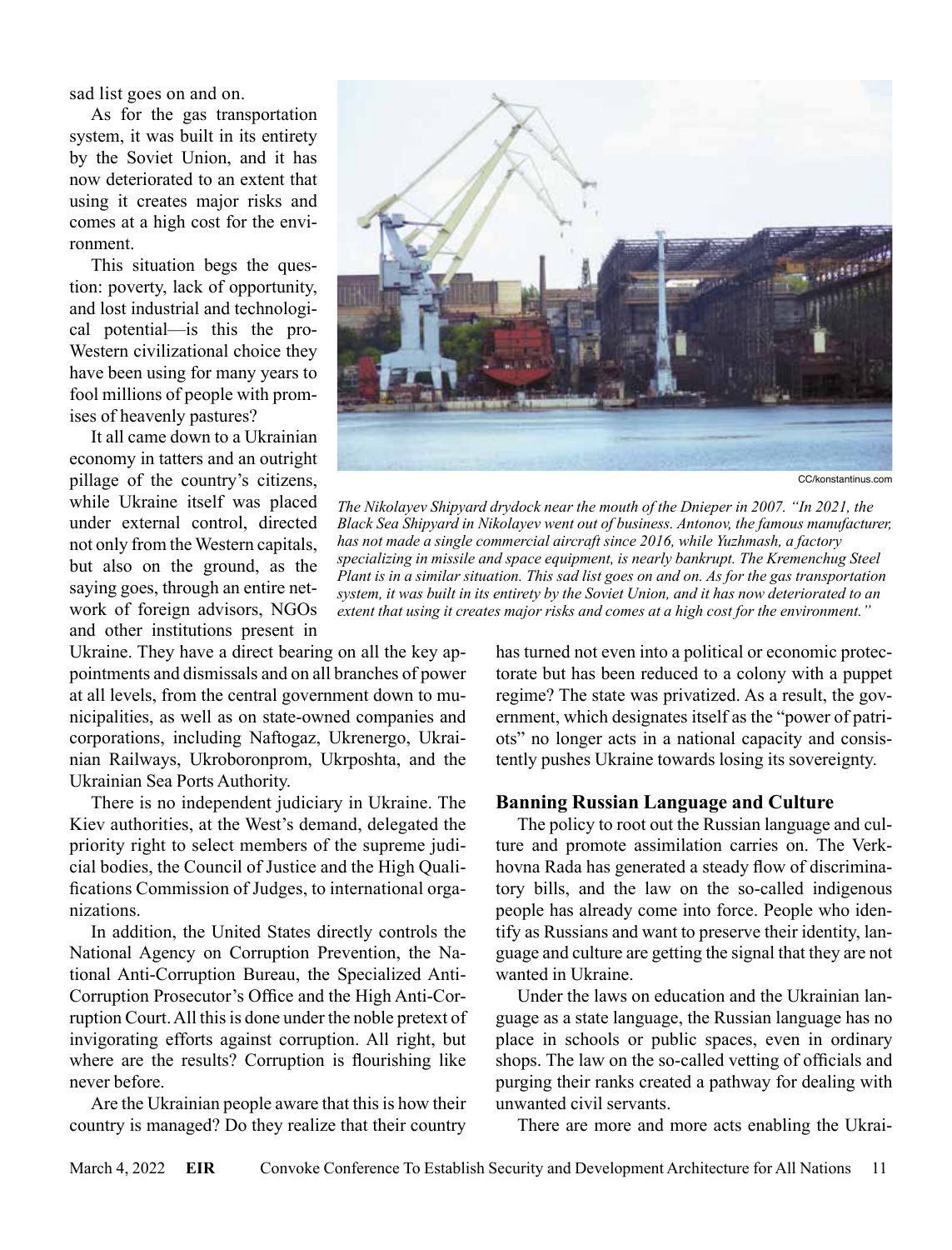

*"The Verkhovna Rada has generated a steady flow of discriminatory bills, and the law of the so-called indigenous people has already come into force." Pictured here, the Ukrainian parliament in session.*

nian military and law enforcement agencies to crack down on the freedom of speech, dissent, and going after the opposition. The world knows the deplorable practice of imposing unilateral illegitimate sanctions against other countries, foreign individuals and legal entities. Ukraine has outperformed its Western masters by inventing sanctions against its own citizens, companies, television channels, other media outlets and even members of parliament.

Kiev continues to prepare the destruction of the Ukrainian Orthodox Church of the Moscow Patriarchate. This is not an emotional judgement; proof of this can be found in concrete decisions and documents. The Ukrainian authorities have cynically turned the tragedy of the schism into an instrument of state policy. The current authorities do not react to the Ukrainian people's appeals to abolish the laws that are infringing on believers' rights. Moreover, new draft laws directed against the clergy and millions of parishioners of the Ukrainian Orthodox Church of the Moscow Patriarchate have been registered in the Verkhovna Rada.

A few words about Crimea. The people of the peninsula freely made their choice to be with Russia. The Kiev authorities cannot challenge the clearly stated choice of the people, which is why they have opted for aggressive action, for activating extremist cells, including radical Islamist organizations, for sending subversives to stage terrorist attacks at critical infrastructure facilities, and for kidnapping Russian citizens. We have factual proof that such aggressive actions are being taken with support from Western security services.

#### **Ukrainian Nuclear Weapons?**

In March 2021, a new Military Strategy was adopted in Ukraine. This document is almost entirely dedicated to confrontation with Russia and sets the goal of involving foreign states in a conflict with our country. The strategy stipulates the organization of what can be described as a terrorist underground movement in Russia's Crimea and in Donbas. It also sets out the contours of a potential war, which should end, according to the Kiev strategists, "with the assistance of the international community on favorable terms for Ukraine," as well as—listen carefully, please—"with foreign military support in the geopolitical confrontation

with the Russian Federation." In fact, this is nothing other than preparation for hostilities against our country, Russia.

As we know, it has already been stated today that Ukraine intends to create its own nuclear weapons, and this is not just bragging. Ukraine has the nuclear technologies created back in the Soviet times and delivery vehicles for such weapons, including aircraft, as well as the Soviet-designed Tochka-U precision tactical missiles with a range of over 100 kilometers. But they can do more; it is only a matter of time. They have had the groundwork for this since the Soviet era.

In other words, acquiring tactical nuclear weapons will be much easier for Ukraine than for some other states I am not going to mention here, which are conducting such research, especially if Kiev receives foreign technological support. We cannot rule this out either.

If Ukraine acquires weapons of mass destruction, the situation in the world and in Europe will drastically change, especially for us, for Russia. We cannot but react to this real danger, all the more so since, let me repeat, Ukraine's Western patrons may help it acquire these weapons to create yet another threat to our country. We are seeing how persistently the Kiev regime is being pumped with arms. Since 2014, the United States alone has spent billions of dollars for this purpose, including supplies of arms and equipment and training of specialists. In the last few months, there has been a constant flow of Western weapons to Ukraine, ostenta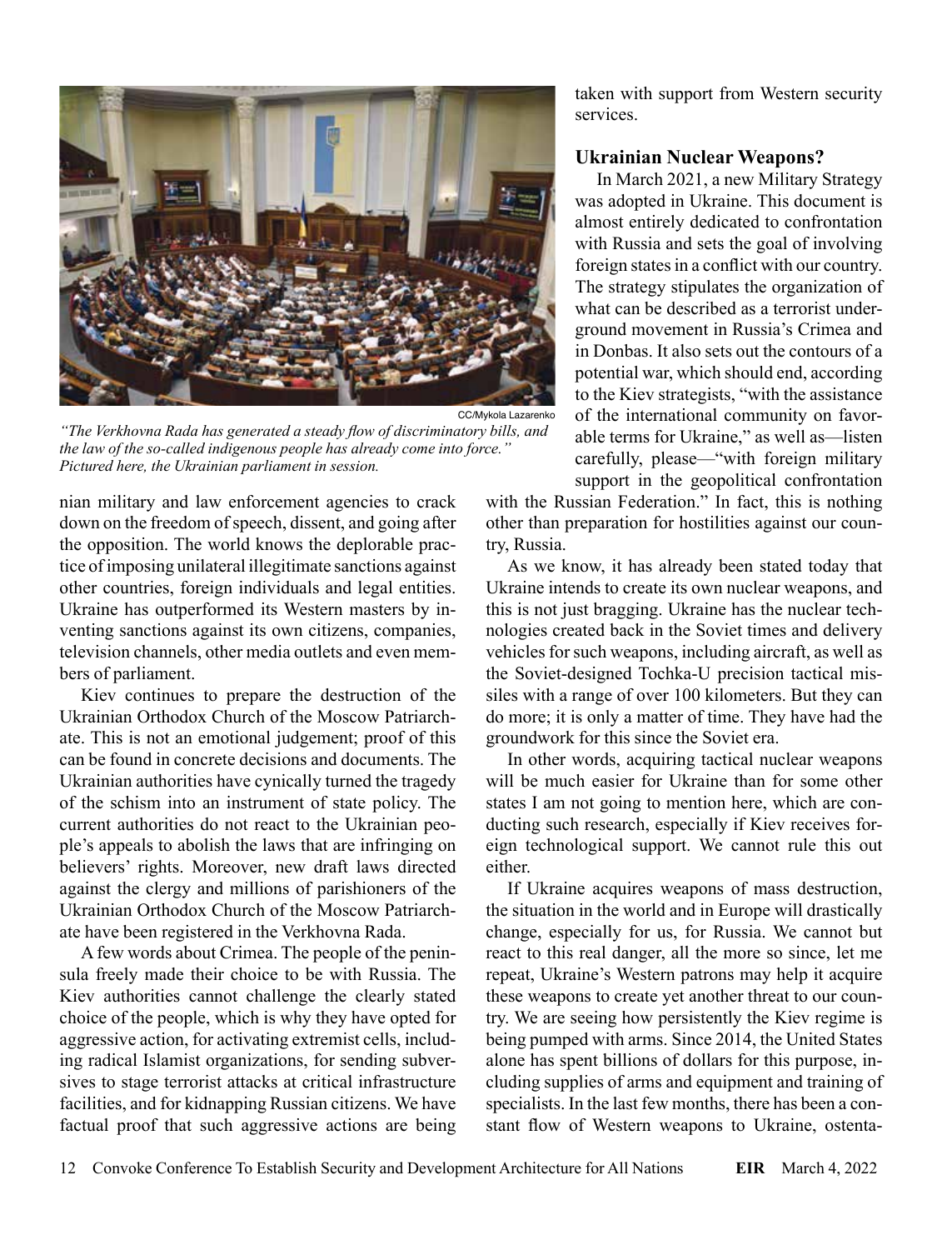tiously, with the entire world watching. Foreign advisors supervise the activities of Ukraine's armed forces and special services, and we are well aware of this.

# **NATO Exercises in Ukraine**

Over the past few years, military contingents of NATO countries have been almost constantly present on Ukrainian territory under the pretext of exercises. The Ukrainian troop control system has already been integrated into NATO. This means that NATO head-

quarters can issue direct commands to the Ukrainian armed forces, even to their separate units and squads.

The United States and NATO have started an impudent development of Ukrainian territory as a theatre of potential military operations. Their regular joint exercises are obviously anti-Russian. Last year alone, over 23,000 troops and more than a thousand units of hardware were involved.

A law has already been adopted that allows foreign troops to come to Ukraine in 2022 to take part in multinational drills. Understandably, these are primarily NATO troops. This year, at least ten of these joint drills are planned.

Obviously, such undertakings are designed to be a cover-up for a rapid buildup of the NATO mil-

itary group on Ukrainian territory. This is all the more so since the network of airfields upgraded with U.S. help in Borispol, Ivano-Frankovsk, Chuguyev and Odessa, to name a few, is capable of transferring army units in a very short time. Ukraine's airspace is open to flights by U.S. strategic and reconnaissance aircraft and drones that conduct surveillance over Russian territory.

I will add that the U.S.-built Maritime Operations Centre in Ochakov makes it possible to support activity by NATO warships, including the use of precision weapons, against the Russian Black Sea Fleet and our infrastructure on the entire Black Sea Coast.

At one time, the United States intended to build similar facilities in Crimea as well, but the Crimeans and residents of Sevastopol wrecked these plans. We will always remember this.

I would like to repeat that today such a center has already been deployed in Ochakov. In the 18th century, soldiers of Alexander Suvorov fought for this city. Owing to their courage, it became part of Russia. Also in the

18th century, the lands of the Black Sea littoral, incorporated in Russia as a result of wars with the Ottoman Empire, were given the name of Novorossiya (New Russia). Now attempts are being made to condemn these landmarks of history to oblivion, along with the names of state and military figures of the Russian Empire without whose efforts modern Ukraine would not have many big cities or even access to the Black Sea.

A monument to Alexander Suvorov was recently demolished in Poltava. What is there to say? Are you renouncing your own past? The so-called colonial heritage of the Russian Empire? Well, in this case, be consistent.

Next, notably, Article 17 of the Constitution of Ukraine stip-

ulates that deploying foreign military bases on its territory is illegal. However, as it turns out, this is just a conventionality that can be easily circumvented.

Ukraine is home to NATO training missions which are, in fact, foreign military bases. They just called a base a mission and were done with it.

Kiev has long proclaimed a strategic course on joining NATO. Indeed, each country is entitled to pick its own security system and enter into military alliances. There would be no problem with that, if it were not for

U.S. Army/Timothy Massey



*An American soldier on a training mission in Yavoriv, Ukraine, November 15, 2008.*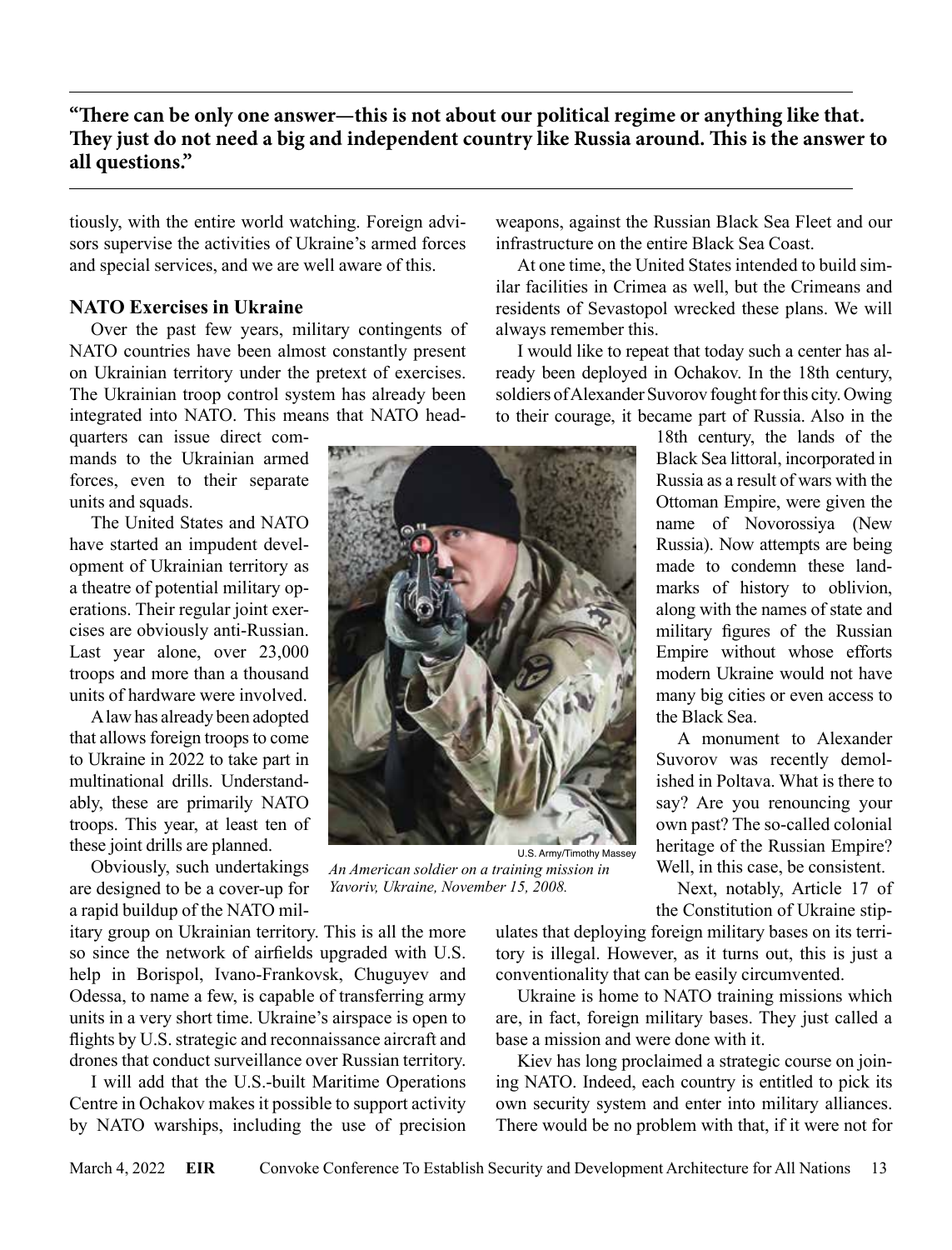one "but." International documents expressly stipulate the principle of equal and indivisible security, which includes obligations not to strengthen one's own security at the expense of the security of other states. This is stated in the 1999 OSCE Charter for European Security adopted in Istanbul and the 2010 OSCE Astana Declaration.

In other words, the choice of pathways towards ensuring security should not pose a threat to other states, whereas Ukraine joining NATO is a direct threat to Russia's security.

Let me remind you that at the Bucharest NATO summit held in April 2008, the United States pushed through a decision to the effect that Ukraine and, by the way, Georgia would become NATO members. Many European allies of the United States were well aware of the risks associated with this prospect already then, but were forced to put up with

kremlin.ru

*"Moreover, I will say something I have never said publicly, I will say it now for the*  first time. When then outgoing U.S. President Bill Clinton visited Moscow in 2000, I asked him how America would feel about admitting Russia to NATO. I will not *reveal all the details of that conversation, but the reaction to my question was, let us say, quite restrained, and the Americans' true attitude to that possibility can actually be seen from their subsequent steps with regard to our country."*

the will of their senior partner. The Americans simply used them to carry out a clearly anti-Russian policy.

A number of NATO member states are still very skeptical about Ukraine joining NATO. We are getting signals from some European capitals telling us not to worry since it will not happen literally overnight. In fact, our U.S. partners are saying the same thing as well. "All right, then" we respond, "if it does not happen tomorrow, then it will happen the day after tomorrow. What does it change from the historical perspective? Nothing at all."

Furthermore, we are aware of the U.S. leadership's position and words that active hostilities in eastern Ukraine do not rule out the possibility of that country joining NATO if it meets NATO criteria and overcomes corruption.

All the while, they are trying to convince us over and over again that NATO is a peace-loving and purely defensive alliance that poses no threat to Russia. Again, they want us to take their word for it. But we are well aware of the real value of these words. In 1990, when German unification was discussed, the United States promised the Soviet leadership that NATO jurisdiction or military presence will not expand one inch to the east and that the unification of Germany will not lead to the spread of NATO's military organization to the east. This is a quote.

#### **Empty Phrases**

They issued lots of verbal assurances, all of which turned out to be empty phrases. Later, they began to assure us that the accession to NATO by Central and Eastern European countries would only improve relations with Moscow, relieve these countries of the fears steeped in their bitter historical legacy, and even create a belt of countries that are friendly towards Russia.

However, the exact opposite happened. The governments of certain Eastern European countries, speculating on Russophobia, brought their complexes and stereotypes about the Russian threat to the Alliance and insisted on building up the collective defense potentials and deploying them primarily against Russia. Worse still, that happened in the 1990s and the early 2000s when, thanks to our openness and goodwill, relations between Russia and the West had reached a high level.

Russia has fulfilled all of its obligations, including the pullout from Germany, from Central and Eastern Europe, making an immense contribution to overcoming the legacy of the Cold War. We have consistently proposed various cooperation options, including in the NATO-Russia Council and the OSCE formats.

Moreover, I will say something I have never said publicly; I will say it now for the first time. When then outgoing U.S. President Bill Clinton visited Moscow in 2000, I asked him how America would feel about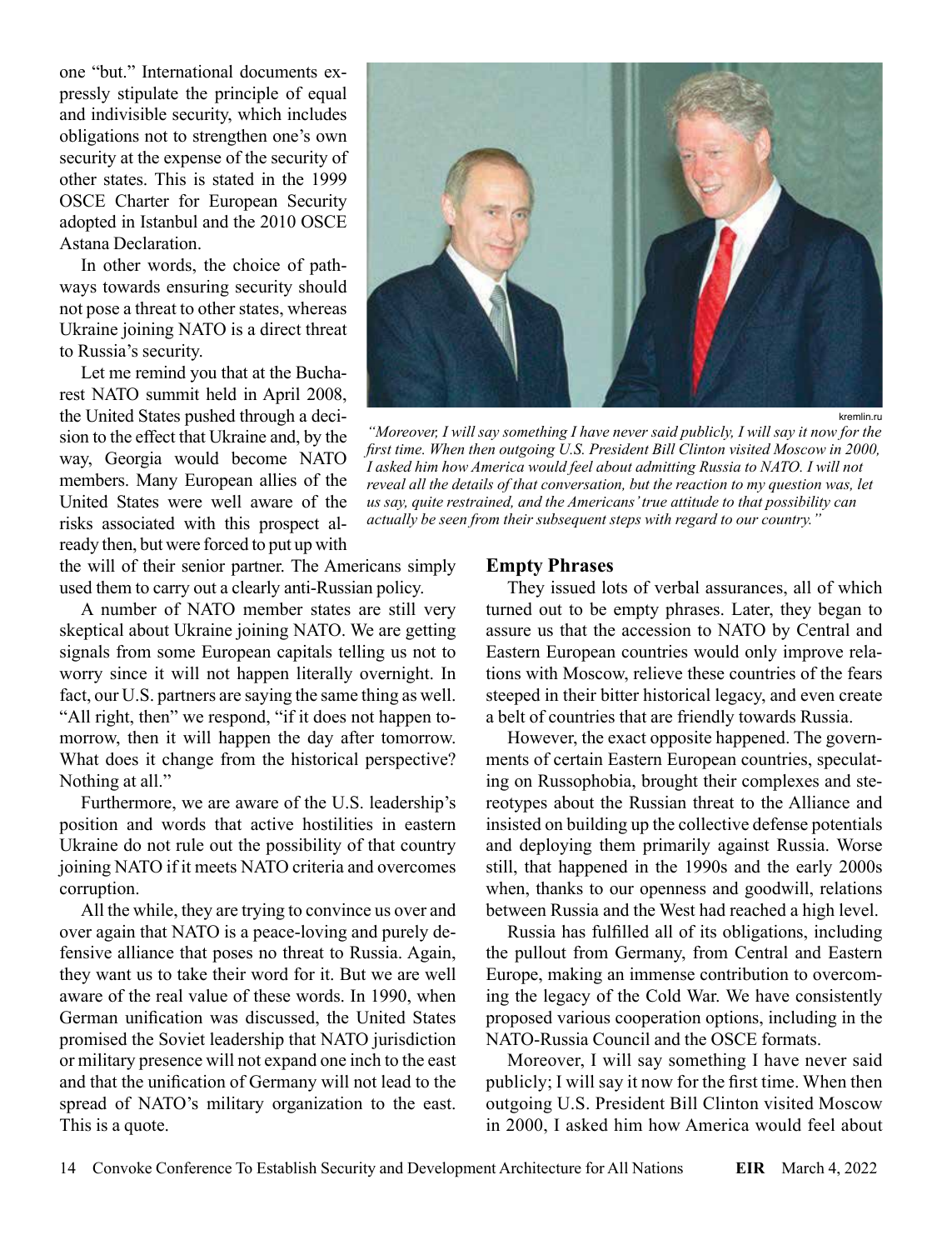admitting Russia to NATO.

I will not reveal all the details of that conversation, but the reaction to my question was, let us say, quite restrained, and the Americans' true attitude to that possibility can actually be seen from their subsequent steps with regard to our country. I am referring to the overt support for terrorists in the North Caucasus, the disregard for our security demands and concerns, NATO's continued expansion, withdrawal from the ABM Treaty, and so on. It raises the question: Why? What is all this about, what is the purpose? All right, you do not want to see us as friends or allies, but why make us an enemy?

There can be only one answer—this is not about our political regime or anything like that. They just do not need a big and independent country like Russia around. This is the answer to all questions. This is the source of America's traditional policy towards Russia. Hence the attitude to all our security proposals

### **Cheating on Promises**

Today, one glance at the map is enough to see to what extent Western countries have kept their promise to refrain from NATO's eastward expansion. They just cheated. We have seen five waves of NATO expansion,

one after another—Poland, the Czech Republic and Hungary were admitted in 1999; Bulgaria, Estonia, Latvia, Lithuania, Romania, Slovakia and Slovenia in 2004; Albania and Croatia in 2009; Montenegro in 2017; and North Macedonia in 2020.

As a result, the Alliance, its military infrastructure has reached Russia's borders. This is one of the key causes of the European security crisis; it has had the most negative impact on the entire system of international relations and led to the loss of mutual trust.

The situation continues to deteriorate, including in the strategic area. Thus, positioning areas for interceptor missiles are being established in Romania and Poland as part of the U.S. project to create a global missile defense system. It is common knowledge that the launchers deployed there can be used for Tomahawk cruise missiles—offensive strike systems.

In addition, the United States is developing its allpurpose Standard Missile-6, which can provide air and missile defense, as well as strike ground and surface



*The NATO member countries are shown in light green. "We have seen five waves of NATO expansion, one after another—Poland, the Czech Republic and Hungary were admitted in 1999; Bulgaria, Estonia, Latvia, Lithuania, Romania, Slovakia and Slovenia in 2004; Albania and Croatia in 2009; Montenegro in 2017; and North Macedonia in 2020."*

targets. In other words, the allegedly defensive U.S. missile defense system is developing and expanding its new offensive capabilities.

The information we have gives us good reason to believe that Ukraine's accession to NATO and the subsequent deployment of NATO facilities has already been decided and is only a matter of time. We clearly understand that given this scenario, the level of military threats to Russia will increase dramatically, several times over. And I would like to emphasize at this point that the risk of a sudden strike at our country will multiply.

I will explain that American strategic planning documents confirm the possibility of a so-called preemptive strike at enemy missile systems. We also know the main adversary of the United States and NATO. It is Russia. NATO documents officially declare our country to be the main threat to Euro-Atlantic security. Ukraine will serve as an advanced bridgehead for such a strike. If our ancestors heard about this, they would probably simply not believe this. We do not want to believe this today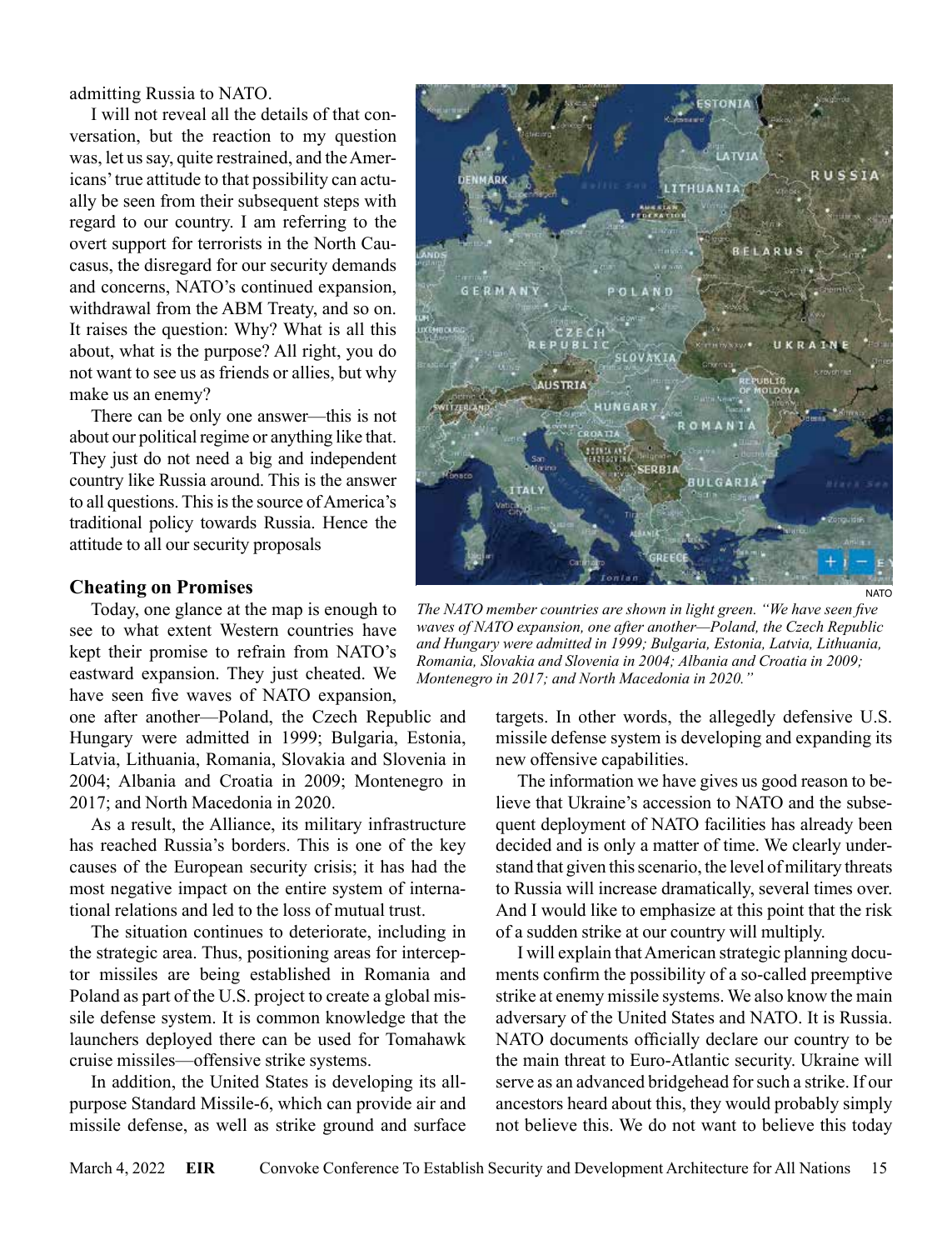either, but it is what it is. I would like people in Russia and Ukraine to understand this.

Many Ukrainian airfields are located not far from our borders. NATO's tactical aviation deployed there, including precision weapon carriers, will be capable of striking at our territory to the depth of the Volgograd-Kazan-Samara-Astrakhan line. The deployment of reconnaissance radars on Ukrainian territory will allow NATO to tightly control Russia's airspace up to the Urals.

Finally, after the U.S. destroyed the INF Treaty, the Pentagon has been openly developing many land-based attack-weapons, including ballistic missiles that are capable of hitting targets at a distance of up to 5,500 km. If deployed in Ukraine, such systems will be able to hit targets in Russia's entire European part. The flying time of Tomahawk cruise missiles to Moscow will be less than 35 minutes; ballistic missiles from Kharkov will take seven to eight minutes; and hypersonic assault weapons, four to five minutes. It is like a knife to the throat. I have no doubt that they hope to carry out these plans, as they did many times in the past, expanding NATO eastward, moving their military infrastructure to Russian borders and fully ignoring our concerns, protests and warnings. Excuse me, but they simply did not care at all about such things and did whatever they deemed necessary.

Of course, they are going to behave in the same way in the future, following a well-known proverb: "The dogs bark but the caravan goes on." Let me say right away—we do not accept this behavior and will never accept it. That said, Russia has always advocated the resolution of the most complicated problems by political and diplomatic means, at the negotiating table.

# **Regional and Global Security**

We are well aware of our enormous responsibility when it comes to regional and global stability. Back in 2008, Russia put forth an initiative to conclude a European Security Treaty under which not a single Euro-Atlantic state or international organization could strengthen their security at the expense of the security of others. However, our proposal was rejected right off the bat on the pretext that Russia should not be allowed to put limits on NATO activities.

Furthermore, it was made explicitly clear to us that only NATO members can have legally binding security guarantees.

Last December, we handed over to our Western partners a draft treaty between the Russian Federation and the United States of America on security guarantees, as well as a draft agreement on measures to ensure the security of the Russian Federation and NATO member states.

The United States and NATO responded with general statements. There were kernels of rationality in them as well, but they concerned matters of secondary importance and it all looked like an attempt to drag the issue out and to lead the discussion astray.

We responded to this accordingly and pointed out that we were ready to follow the path of negotiations, provided, however, that all issues are considered as a package that includes Russia's core proposals which contain three key points. First, to prevent further NATO expansion. Second, to have the Alliance refrain from deploying assault-weapon systems on Russian borders. And finally, rolling back the bloc's military capability and infrastructure in Europe to where they were in 1997, when the NATO-Russia Founding Act was signed.

These principled proposals of ours have been ignored. To reiterate, our Western partners have once again vocalized the all-too-familiar formulas that each state is entitled to freely choose ways to ensure its security or to join any military union or alliance. That is, nothing has changed in their stance, and we keep hearing the same old references to NATO's notorious "open door" policy.

Moreover, they are again trying to blackmail us and are threatening us with sanctions, which, by the way, they will introduce, no matter what, as Russia continues to strengthen its sovereignty and its Armed Forces. To be sure, they will never think twice before coming up with or just fabricating a pretext for yet another sanction attack regardless of the developments in Ukraine. Their one and only goal is to hold back the development of Russia. And they will keep doing so, just as they did before, even without any formal pretext just because we exist and will never compromise our sovereignty, national interests or values.

I would like to be clear and straightforward: in the current circumstances, when our proposals for an equal dialogue on fundamental issues have actually remained unanswered by the United States and NATO, when the level of threats to our country has increased significantly, Russia has every right to respond in order to